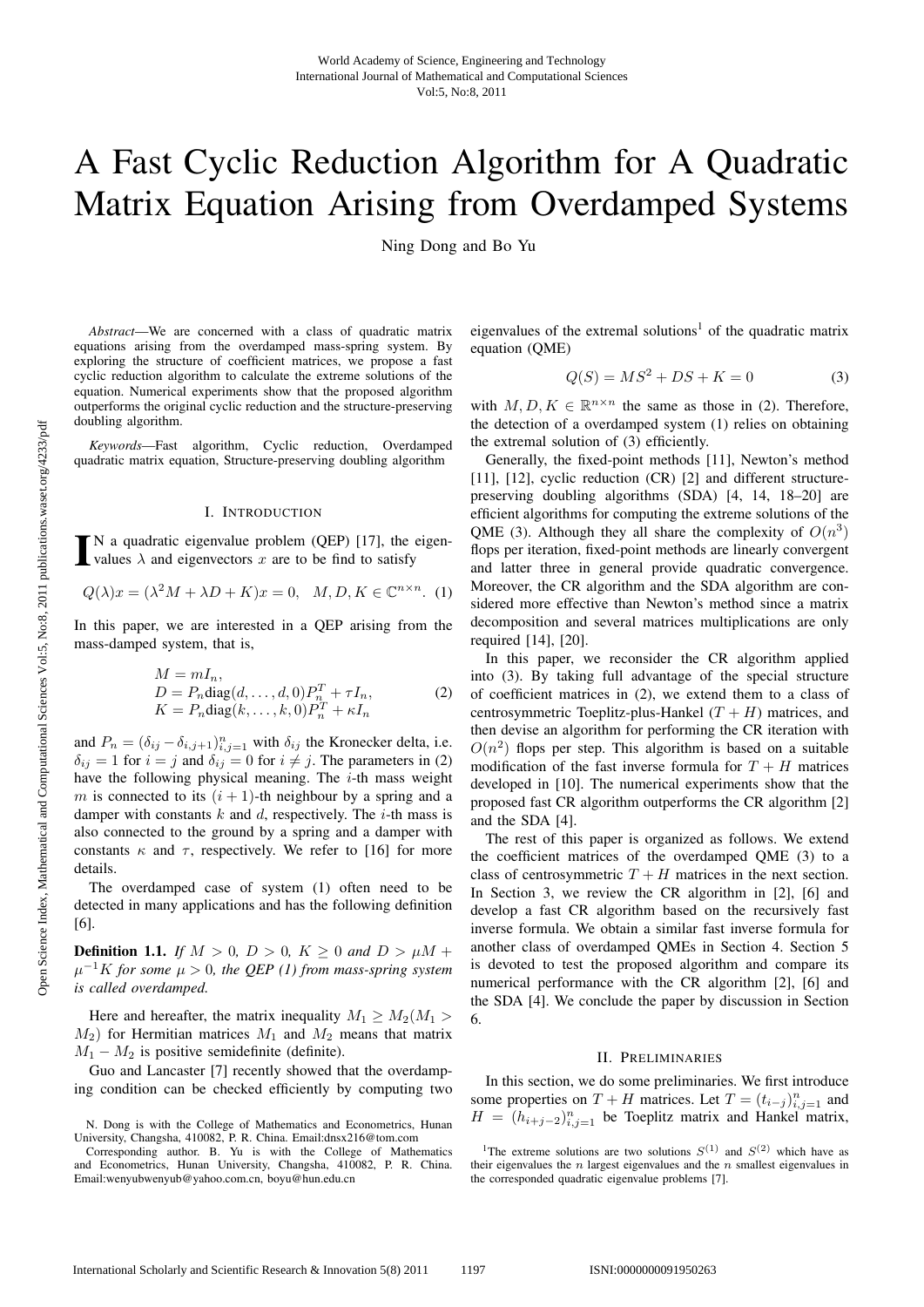respectively. The next lemma gives an equivalent description of  $T + H$  matrix [9].

**Lemma 2.1.** A matrix M is a  $T + H$  matrix if and only if *the*  $(n-2) \times (n-2)$  *submatrix in the center of the matrix*  $\nabla_{W_n}(M) = W_n M - MW_n$  is the zero matrix, where  $W_n =$  $\overline{\phantom{a}}$  $\vert$  $\overline{\phantom{a}}$  $\vert$  $\overline{a}$ 1 1 10 1 *. . . . . . . . . . . .* 0 1 ⎤ ⎥ ⎥ ⎥ ⎥ ⎦ *.*

Note that the matrix  $W_n$  such that the  $(n-2) \times (n-2)$ submatrix of  $\nabla_{W_n}(M)$  is zero matrix is not unique [9]. We use  $W_n$  of the form in Lemma 2.1 so that it is convenient to derive a fast inverse formula in the next section.

1 1

It follows from Lemma 2.1 that the  $T+H$  matrix N satisfies the following displacement structure (see also [10], [9])

$$
W_n N - N W_n = G F, \tag{4}
$$

where  $G = (g_1, g_2, g_3, g_4)$  and  $F = (f_1, f_2, f_3, f_4)^T$  with  $g_i, f_i \in \mathbb{R}^n$ ,  $i = 1, 2, 3, 4$ . That is, the  $W_n$  displacement rank of  $T + H$  matrix does not exceed 4. Specially, if the RHS of (4) equals zero matrix, the matrix M is called  $W_n$ *commutable*  $T + H$  *matrix*. The following lemma describes the  $W_n$ -commutable  $T + H$  matrix in the component-wise sense.

**Lemma 2.2.** *Let*  $M = T + H = (t_{ij})_{i,j=1}^n + (h_{i+j-2})_{i,j=1}^n$ .<br>*M* is a *W* -commutable  $T + H$  matrix if and only if M is a  $W_n$ -commutable  $T + H$  matrix if and only if

$$
\begin{cases}\n t_1 = t_{-1}, & h_n = h_{n-2}, \\
t_{1-i} + h_{i-1} = t_{-i} + h_{i-2}, \\
t_{i-1} + h_{2n-1-i} = t_i + h_{2n-i}, & i = 2, \cdots, n-1. \\
t_{i-1} + h_{i-1} = t_i + h_{i-2}, \\
t_{1-i} + h_{2n-1-i} = t_{-i} + h_{2n-i},\n\end{cases} \tag{5}
$$

*Proof.* It follows from Lemma 2.1 that the nonzero entries of M can only appear in its first and last rows and its first and last columns. Direct computations and the definition of  $W_n$ -commutable  $T + H$  matrix complete the proof.  $\Box$ 

Denote by  $J = (\delta_{i,n+1-j})_{i,j=1}^n$  the counter-identity matrix.<br>  $T + H$  matrix M is called *controsymmetric* if  $IM I - M$ A  $T + H$  matrix M is called *centrosymmetric* if  $JMJ = M$ . Evidently, if the Toeplitz part of the matrix  $M$  is symmetric and the Hankel part of  $M$  is persymmetric<sup>2</sup>, then  $M$  is a centrosymmetric  $T + H$  matrix, but the inversion is not true.

The following lemma indicates some interesting properties about (cenrtosymmetric)  $W_n$ -commutable  $T + H$  matrices.

**Lemma 2.3.** *(a)* Let  $A \in \mathbb{R}^{n \times n}$  be nonsingular, A is a *(centrosymmetric)*  $W_n$ -commutable  $T + H$  *matrix if and only if*  $A^{-1}$  *is a (centrosymmetric)*  $W_n$ -commutable  $T + H$  *matrix. (b)* Let A, B, C and  $D \in \mathbb{R}^{n \times n}$  be (centrosymmetric)  $W_n$ -commutable  $T + H$  matrices, then  $AB + CD$  is a *(centrosymmetric)*  $W_n$ -commutable  $T + H$  *matrix.* 

*Proof.* Since the inverse, product and sum of centrosymmetric matrices are all centrosymmetric, the conclusion is direct by the definition of  $W_n$ -commutable  $T + H$  matrix.  $\Box$ 

The above lemma shows that the inverse, product, sum and their combinations of  $W_n$ -commutable  $T + H$  matrices are still  $W_n$ -commutable  $T + H$  matrices. This structure-preserving property provides the base for designing a fast CR algorithm for QME (6) in the next section.

## III. FAST CR ALGORITHM

# *A. The CR algorithm*

The cyclic reduction (CR) algorithm is a very efficient algorithm for solving some nonlinear matrix equations (see [2], [15] for example). Attractive properties of the CR algorithm include its quadratic convergence rate, low computational cost per iteration and nice numerical reliability. The general iteration scheme for finding the extremal solutions of QME

$$
Q(X) = AX^2 + BX + C = 0
$$
 (6)

is as follows:

# Algorithm 3.1. The Cyclic Algorithm.

**step 0**: 
$$
S_0 = B
$$
,  $A_0 = A$ ,  $B_0 = B$ ,  $C_0 = C$ .  
\n**step 1**: *For k* = 0, 1, 2..., until convergence, do  
\n
$$
S_{k+1} = S_k - A_k B_k^{-1} C_k,
$$
\n
$$
A_{k+1} = A_k B_k^{-1} A_k,
$$
\n
$$
B_{k+1} = B_k - A_k B_k^{-1} C_k - C_k B_k^{-1} A_k,
$$
\n
$$
C_{k+1} = C_k B_k^{-1} C_k.
$$

When the QEP corresponding to the QME (6) is a overdamped, Guo, Higham and Tisseur [6] showed that the matrix inequalities

$$
A_k > 0
$$
,  $C_k \ge 0$ ,  $B_k \ge \mu^{2^k} A_k + \mu^{-2^k} C_k$ ,  $k \ge 0$  (7)

hold with some positive real constant  $\mu$ . Thus the iterations (7) are well defined.

The convergence of iteration (7) in this case are summarized as follows [6, Theorem 3.1, Corollary 4.7].

Theorem 3.1. *Let QME (6) be overdamped. Consider the iteration (7). We have*

*(a)*  $||A_k|| ||C_k||$  *converges quadratically to zero with any matrix norm*  $\|\cdot\|$ .

*(b)*  $\{S_k\}$  *converges quadratically to a nonsingular matrix* Sˆ*. Moreover, the two extreme solutions of QME (6) are given by*

$$
S^{(1)} = -\hat{S}^{-1}C, \quad S^{(2)} = -A^{-1}\hat{S}^T.
$$
 (8)

*(c)*  ${B_k}$  *converges quadratically to a nonsingular matrix*  $\hat{B} = \hat{A}(S^{(1)} - S^{(2)}).$ 

As far as the complexity at each iteration is concerned, Algorithm 3.1 requires one matrix inverse and several matrix multiplications. The computational cost can be specified as follows [7]. Let

$$
B_k = L_k L_k^T \tag{9}
$$

be the Cholesky factorization. Let

$$
V_k = L_k^{-1} A_k \text{ and } U_k = L_k^{-1} C_k. \tag{10}
$$

Then  $A_k B_k^{-1} C_k = V_k^T U_k$ ,  $C_k B_k^{-1} A_k = (A_k B_k^{-1} C_k)^T$ ,<br>  $A_k B_k^{-1} A_k = V_k^T V_k$ , and  $C_k B_k^{-1} C_k = U_k^T U_k$ . Therefore, the  $A_k B_k^{-1} A_k = V_k^T V_k$ , and  $C_k B^{-1} C_k^T = U_k^T U_k$ . Therefore, the computational work required for one iteration is about  $10n^3/3$ computational work required for one iteration is about  $19n^3/3$ .

<sup>&</sup>lt;sup>2</sup>A matrix  $A \in \mathbb{R}^{n \times n}$  is persymmetric if it symmetric about its northeastto-southwest diagonal[5].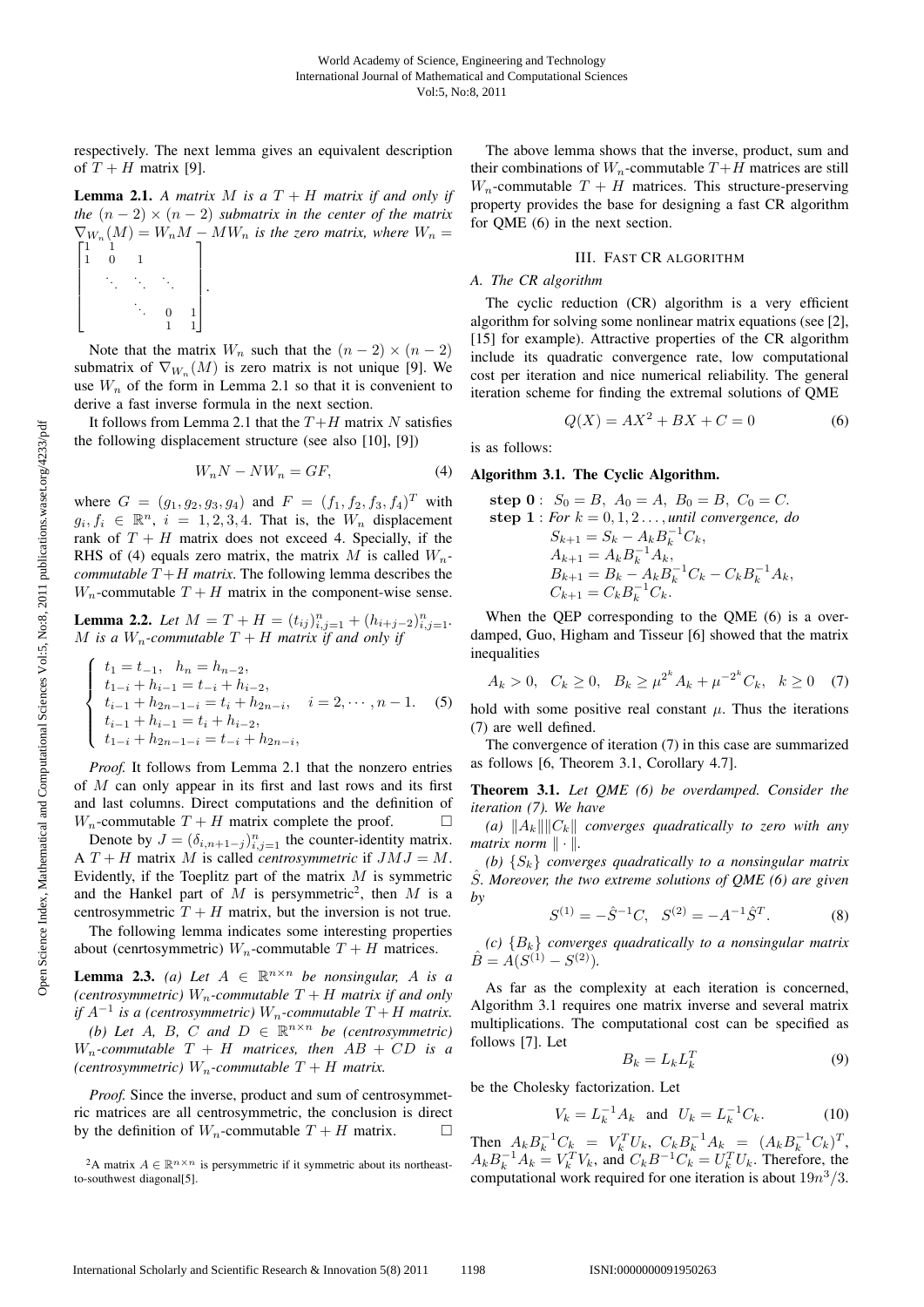# *B. The fast algorithm*

In this subsection, we shall give a fast implementation of Algorithm 3.1 by the use of special structures of coefficient matrices in (2).

It is not difficult to see that coefficient matrices  $M$ ,  $D$  and K in (2) fall in a class of  $T + H$  matrices

$$
R = \left(r_{|i-j|} + \begin{cases} r_{i+j-1} & i+j \le n+1, \\ r_{2n+1-i-j} & i+j > n+1, \end{cases}\right)_{i,j=1}^n. \tag{11}
$$

In fact, we have  $R = M$  with  $r_0 = m, r_1 = \cdots = r_n = 0$ ,<br> $R = D$  with  $r_0 = 2d + \tau$ ,  $r_1 = -d$ ,  $r_2 = \cdots = r_n = 0$  and  $R = D$  with  $r_0 = 2d + \tau$ ,  $r_1 = -d$ ,  $r_2 = \cdots = r_n = 0$  and  $R = K$  with  $r_0 = 2k + \kappa$ ,  $r_1 = -k$ ,  $r_2 = \cdots = r_n = 0$ .

Note that the Toeplitz part and the Hankel part of the matrix  $R$  are symmetric and persymmetric, respectively, thus by Lemma 2.2, R is a centrosymmetric  $W_n$ -commutable  $T+H$ matrix. It is well known that the inverse and the Schur complement of displacement structure matrices can preserve the low rank property  $[13]$ , so does R.

Let  $A = M$ ,  $B = D$  and  $C = K$  in Algorithm 3.1, It follows from Lemma 2.3 that iteration sequences  $\{A_k\}, \{B_k\},\$  ${C_k}$  and  ${S_k}$  are all centrosymmetric  $W_n$ -commutable  $T +$ H matrices and, thereby, the limit matrices  $\hat{S}$  and  $\hat{B}$  (hence the extreme solutions  $S^{(1)}$  and  $S^{(2)}$ ) are centrosymmetric  $W_n$ commutable  $T + H$  matrices due to Theorem 3.1. With this observation, we can develop a fast algorithm with  $O(n^2)$  to fulfill the CR iteration as follows.

## Algorithm 3.2. Fast cyclic reduction algorithm.

**step 0** :  $S_0 = B$ ,  $A_0 = A$ ,  $B_0 = B$ ,  $C_0 = C$ .

- **step 1** : For  $k = 0, 1, 2, \ldots$ , *until convergence, do* 
	- **1.1.** Compute fast inverse  $B_k^{-1}$  with  $O(n^2)$ .<br>**1.2.** Compute products  $A_k B^{-1}C_k$ ,  $A_k B^{-1}$
	- **1.2**. *Compute products*  $A_k \ddot{B}_k^{-1} C_k$ ,  $A_k B_k^{-1} A_k$  and  $C_k B^{-1} C_k$  with  $O(n^2)$  $C_k B_k^{-1} C_k$  with  $O(n^2)$ .<br>Fulfill step 1 in Algorii
	- **<sup>1</sup>**.**3**. *Fulfill step 1 in Algorithm 3.1.*

It is clear that the fast implementation of Algorithm 3.2 depends on the fast inversion of matrix  $B_k$ . Moreover, we notice that each  $B_k$  is of the form (11), so that the fast inversion can be done by a suitable modification of the algorithm proposed by Heinig, Jankowski and Rost [10]. Let  $R$  be nonsingular, from (4) one obtains

$$
W_n R^{-1} - R^{-1} W_n = -\sum_{i=1}^4 x_i y_i^T,
$$

where  $x_i$ ,  $y_i$  are the solutions of equations

$$
Rx_i = g_i, \ \ R^T y_i = f_i \ \ (i = 1, 2, 3, 4).
$$

Since R is a centrosymmetric  $T + H$  matrix, the above equations are reduced to

$$
Rx_1 = e_1, \quad Rx_2 = e_n, \quad Rx_3 = Rx_4 = 0 \tag{12}
$$

and

$$
y_1 = x_3
$$
,  $y_2 = x_4$ ,  $y_3 = x_1$ ,  $y_4 = x_2$ ,

where  $e_1$  and  $e_n$  are the first and the last column of identity matrix  $I_n$ .

The following lemma gives the inverse formula of the matrix  $R$  by using the solution in (12).

Lemma 3.2. *Let* R *in (11) be nonsingular. Then the columns*  $u_j$  ( $j = 1, \ldots, n$ ) of  $R^{-1}$  can be determined by the solution *of*  $Rx_2 = e_n$  *and the recursion* 

$$
u_n = x_2, \ \ u_{j-1} = \begin{cases} W_n u_n - u_n, & j = n \\ W_n u_j - u_{j+1}, & 2 \le j \le n - 1 \end{cases}
$$
 (13)

*Proof.* We prove the lemma by induction. It is clear that  $u_n = x_2$  for  $j = n$ . Assume that  $Ru_j = e_j (j \leq n)$ , where  $e_j$ is the j-th column of the identity matrix. By  $W_nR-RW_n = 0$ , we have

$$
W_n e_j - R W_n u_j = 0.
$$

This together with

$$
W_n e_j = \begin{cases} e_{n-1} + e_n, & j = n \\ e_{j-1} + e_{j+1}, & 2 \le j \le n-1 \end{cases}
$$

yields  $R(W_n u_n - u_n) = e_{n-1}$  and  $R(W_n u_j - u_{j+1}) = e_{j-1} (2 \le j \le n)$ . The proof is complete.  $e_{j-1}(2 \le j \le n)$ . The proof is complete.  $\Box$ <br>The computation of formula (13) is  $2n^2$ . Since  $R^{-1}$  is

The computation of formula (13) is  $2n^2$ . Since  $R^{-1}$  is<br>prosvmmetric, the cost can be reduced to  $n^2/2$ centrosymmetric, the cost can be reduced to  $n^2/2$ .

To complete the computation of  $R^{-1}$ , we need to solve the equation  $Rx_2 = e_n$  in (12) with  $O(n^2)$ . This can be done by a recursion procedure. Rewrite R in (11) as  $R = (r_{i-j+1})$  $r_{i+j-1}$ )<sub>i,j=1</sub> and consider the sequence of principal sections of order m of B of order m of R

$$
R^{(m)} = (r_{|i-j|} + r_{i+j-1})_{i,j=1}^m \quad (1 \le m \le n).
$$

Let  $u^{(m)}$  and  $v^{(m)}$  be vectors with the dimension m such that

$$
R^{(m)}v^{(m)} = -g^{(m)}, \quad R^{(m)}u^{(m)} = e_m^{(m)}, \tag{14}
$$

where

$$
g^{(m)} = (r_m + r_{m+1} - r_{m-1} - r_m, \nr_{m-1} + r_{m+2} - r_{m-2} - r_{m+1}, \dots, \nr_1 + r_{2m} - r_0 - r_{2m-1})^T \in \mathbb{R}^m
$$
\n(15)

and  $e_m^{(m)}$  is the last column of identity matrix of the dimension m.

Lemma 3.3. *Assume* R *to be strongly nonsingular. Then the solutions*  $v^{(m)}$  *of (14) have the recursion* 

$$
v^{(m+1)} = \left(W^{(m+1)} - (1 + \frac{\gamma_m}{\delta_m} - \frac{\lambda_m}{\delta_{m-1}})I_{m+1}\right)
$$

$$
\left[v^{(m)} - e_m^{(m)}\right] - \frac{\delta_m}{\delta_{m-1}} \left[v^{(m-1)} - e_{m-1}^{(m-1)}\right], (16)
$$

*where*

$$
\delta_m = (f^{(m)})^T (v^{(m)} - e_m^{(m)}) + r_0 + r_{2m+1} \neq 0,
$$
  

$$
\gamma_m = (g^{(m+1)})^T \begin{bmatrix} v^{(m)} - e_m^{(m)} \\ 1 \end{bmatrix},
$$
  

$$
\lambda_m = (f^{(m+1)})^T \begin{bmatrix} v^{(m)} - e_m^{(m)} \\ 1 \end{bmatrix}
$$

*with*

$$
f^{(m)} = (r_m + r_{m+1}, r_{m-1} + r_{m+2}, \dots, r_1 + r_{2m})^T \in \mathbb{R}^m
$$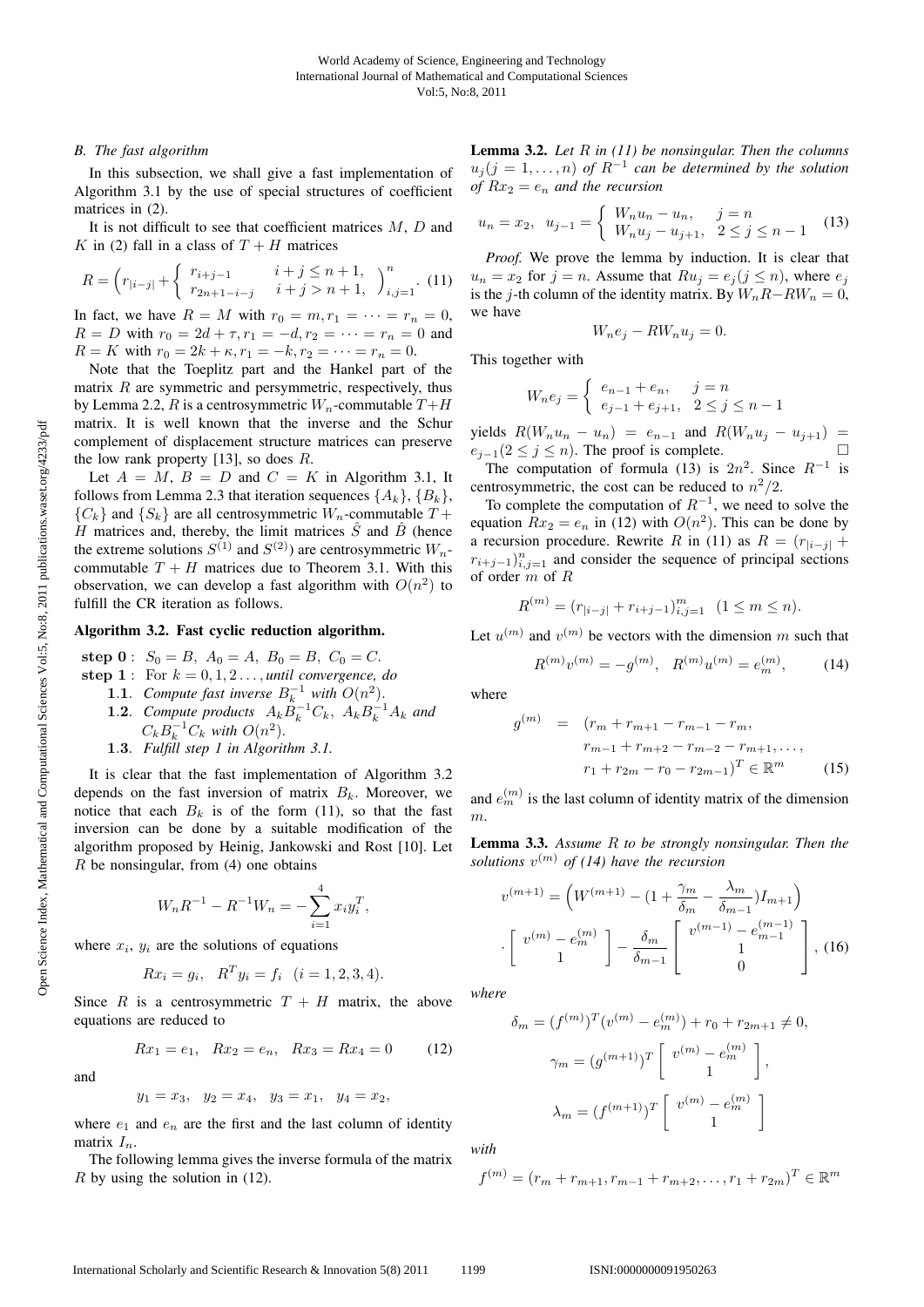and  $W^{(m)} \in \mathbb{R}^{m \times m}$  *has the same structure with*  $W_n$  *in Lemma 2.1.*

*Proof.* The definition of  $\delta_m$  implies it is nonzero, otherwise  $(v^{(m)} - e_m^{(m)}, 1)^T$  would be a nontrivial vector of the kernel of  $D(m+1)$  it follows from the equality  $c(m) - f(m) - D(m)c(m)$  $R^{(m+1)}$ . It follows from the equality  $g^{(m)} = f^{(m)} - R^{(m)} e_m^{(m)}$ that

$$
R^{(m+1)}\left[\begin{array}{c}v^{(m)}-e_m^{(m)}\\1\end{array}\right]=\left[\begin{array}{c}0^{(m)}\\ \delta_m\end{array}\right]
$$
(17)

and

$$
R^{(m+1)}\begin{bmatrix}v^{(m-1)}-e_{m-1}^{(m-1)}\\1\\0\end{bmatrix} = \begin{bmatrix}0^{(m-1)}\\ \delta_{m-1}\\ \lambda_{m-1}\end{bmatrix}.
$$
 (18)

Rearranging (17) and (18) yields

$$
R^{(m+1)}(1 - \frac{\lambda_{m-1}}{\delta_{m-1}}) \begin{bmatrix} v^{(m)} - e_m^{(m)} \\ 1 \end{bmatrix}
$$

$$
+ R^{(m+1)} \frac{\delta_m}{\delta_{m-1}} \begin{bmatrix} v^{(m-1)} - e_{m-1}^{(m-1)} \\ 1 \\ 0 \end{bmatrix}
$$

$$
= \begin{bmatrix} 0^{(m-1)} \\ \delta_m \\ \delta_m \end{bmatrix} . \tag{19}
$$

On the other hand, we have the following displacement equation

$$
W^{(m+1)}R^{(m+1)} - R^{(m+1)}W^{(m+1)}
$$
  
= 
$$
g^{(m+1)}(e_{m+1}^{(m+1)})^T - e_{m+1}^{(m+1)}(g^{(m+1)})^T
$$
 (20)

with  $g^{(m)}$  defined in (15). A postmultiplying (20) by  $\left\lceil \begin{array}{c} v^{(m)} - e_m^{(m)} \\ 1 \end{array} \right\rceil$ 1 yields

$$
R^{(m+1)} \left\{ (W^{(m+1)} - \frac{\gamma_m}{\delta_m} I_m) \begin{bmatrix} v^{(m)} - e_m^{(m)} \\ 1 \end{bmatrix} \right\}
$$

$$
- \begin{bmatrix} 0^{(m-1)} \\ \delta_m \\ \delta_m \end{bmatrix}
$$

$$
= -g^{(m+1)}.
$$

This together with (19) completes the proof.  $\Box$ 

Lemma 3.3 and (17) directly yield the following theorem.

**Theorem 3.4.** *The solution of linear system*  $Rx_2 = e_n$  *in* (12) *is given by*

$$
x_2 = \frac{1}{\delta_{n-1}} \left[ \begin{array}{c} v^{(n-1)} - e_{n-1}^{(n-1)} \\ 1 \end{array} \right]. \tag{21}
$$

The computational cost of the formula (21) is about  $13n^2/2$ . Thus with (13) and (21), the fast inverse of  $B_k^{-1}$  in step 1.2<br>of Algorithm 3.2 can be derived in about  $7n^2$ of Algorithm 3.2 can be derived in about  $7n^2$ .

We now turn to the products in step 1.3 of Algorithm 3.2. Consider two matrices  $R_1$  and  $R_2$  of the structure (11), their product can be obtained as follows.

1. Compute the last column of the product  $R_1R_2$ . The cost is  $2n^2$ .

2. The elements of  $R_1R_2$  (denote by  $r_{ij}$ ) with the subscript satisfying  $i + j \ge n + 1$  and  $j \ge i$  can be recovered by

$$
r_{ij} = r_{i-1,j+1} + r_{i+1,j+1} - \begin{cases} r_{i,j+1}, & j = n-1 \\ r_{i,j+2}, & j < n-1 \end{cases} . \tag{22}
$$

The cost is  $n^2/2$ .

3. The remainder elements in  $R_1R_2$  can be recovered by the symmetry and persymmetry.

With the above scheme, the computational cost of products  $A_k B_k^{-1} C_k$ ,  $A_k B_k^{-1} A_k$  and  $C_k B_k^{-1} C_k$  in step 1.3 of Algorithm<br>3.2 is about  $25n^2/2$ . Hence the whole complexity of fast CR 3.2 is about  $25n^2/2$ . Hence the whole complexity of fast CR algorithm per step is about  $45n^2/2$ .

### IV. ANOTHER SPECIAL OVERDAMPED QME

In this section, we consider another special case as an example in [16]. The springs (dampers) connect each mass to its neighbor and to the ground have the same constant  $\kappa$ (τ), except the first and last ones for which  $\kappa_1 = \kappa_n = 2\kappa$  $(\tau_1 = \tau_n = 2\tau)$ . It is easy to see that such coefficient matrices fall in another class of  $T + H$  matrices

$$
\tilde{R} = \tilde{r}_{|i-j|} - \begin{cases} \tilde{r}_{i+j} & i+j \leq n+1 \\ \tilde{r}_{2n+2-i-j} & i+j > n+1 \end{cases}.
$$

Let  $\tilde{W}_n = (\delta_{i+1,j} + \delta_{i,j+1})_{i,j=1}^n \in \mathbb{R}^{n \times n}$ . We can similarly define the  $\tilde{W}_n$ -*commutable* matrix if a matrix M satisfies  $M\tilde{W}_n = \tilde{W}_nM$ . Analogous to the Lemma 2.2, the following result gives the equivalent conditions of a  $\tilde{W}_n$ -commutable  $T + H$  matrix.

**Lemma 4.1.** *Let*  $M = T + H = (t_{ij})_{i,j=1}^n + (h_{i+j-2})_{i,j=1}^n$ .<br>*M* is a *W*, asymptotle  $T + H$  matrix if and only if M is a  $\tilde{W}_n$ -commutable  $T + H$  matrix if and only if

$$
\begin{cases} t_1 = t_{-1}, & h_n = h_{n-2} \\ -t_i = -t_{-i} = h_{i-2} = h_{2n-i}, & i = 2, \cdots, n-1. \end{cases}
$$
 (23)

Different with  $W_n$ -commutable  $T + H$  matrix, a  $W_n$ commutable  $T + H$  matrix is definitely centrosymmetric. Indeed, Lemma 4.1 shows that the Toeplitz part and the Hankel part of a  $\tilde{W}_n$ -commutable  $T + H$  matrix is symmetric and persymmetric, respectively. Thus it is centrosymmetric.

By Lemma 4.1,  $\tilde{R}$  defined in (23) is a  $\tilde{W}_n$ -commutable  $T + H$  matrix. Following the same way with the above section, we can similarly develop a fast CR algorithm which is based on the next fast inverse formula. Since the proof is similar to that of Lemma 3.2 and Lemma 3.3, we omit it.

**Lemma 4.2.** Let  $\tilde{R}$  in (23) be nonsingular. Then the columns  $\tilde{u}_i (j = 1, \ldots, n)$  of  $\tilde{R}^{-1}$  can be determined by the solution *of*  $\tilde{R}\tilde{u}_n = e_n$  *and the recursion* 

$$
\tilde{u}_{j-1} = \tilde{W}_n \tilde{u}_j - \tilde{u}_{j+1}, \ \ 2 \le j \le n. \tag{24}
$$

**Theorem 4.3.** *The solution*  $\tilde{u}_n$  *in Lemma 4.2 can be obtained by*

$$
\tilde{u}_n = \frac{1}{\tilde{\delta}_{n-1}} \left[ \begin{array}{c} \tilde{v}^{(n-1)} \\ 1 \end{array} \right],\tag{25}
$$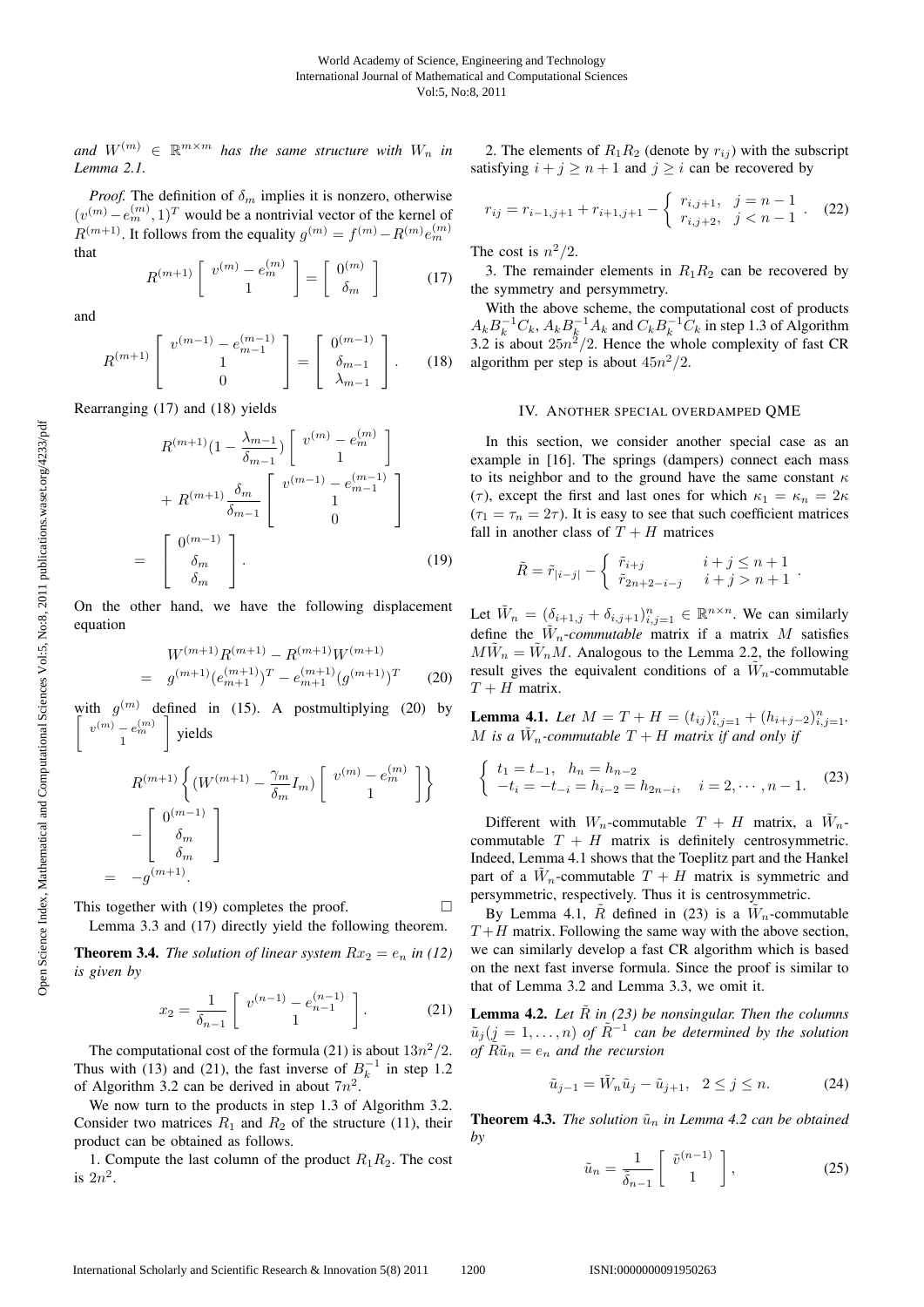*where*  $\tilde{v}^{(n-1)} \in \mathbb{R}^{n-1}$  *has the recursion* 

$$
\tilde{v}^{(m+1)} = \left(\tilde{W}^{(m+1)} + \left(\frac{\tilde{\lambda}_{m-1}}{\tilde{\delta}_{m-1}} - \frac{\tilde{\lambda}_m}{\tilde{\delta}_m}\right)I_{m+1}\right) \begin{bmatrix} \tilde{v}^{(m)} \\ 1 \end{bmatrix} - \frac{\tilde{\delta}_m}{\tilde{\delta}_{m-1}} \begin{bmatrix} \tilde{v}^{(m-1)} \\ 1 \\ 0 \end{bmatrix}
$$
\n(26)

*with*

$$
\tilde{\delta}_m = (\tilde{g}^{(m)})^T \tilde{v}^{(m)} + \tilde{r}_0 + \tilde{r}_{2(m+1)} \neq 0,
$$

$$
\tilde{\lambda}_m = (\tilde{g}^{(m+1)})^T \begin{bmatrix} \tilde{v}^{(m)} \\ 1 \end{bmatrix}
$$

*and*

$$
\tilde{g}^{(m)} = (\tilde{r}_m - \tilde{r}_{m+2}, \tilde{r}_{m-1} - \tilde{r}_{m+3}, \dots, \tilde{r}_1 - \tilde{r}_{2m+1})^T \in \mathbb{R}^m.
$$

# V. NUMERICAL EXPERIMENTS

The purpose of this section is to show the effectiveness of the proposed fast CR algorithm. We compared the numerical performance of Algorithm 3.2 (FCR) with that of Algorithm 3.1 (CR) and SDA (see SDA-2 in [4]). Our experiments were implemented in Fortran 90 and tested on a PC with AMD 3600+ processor and 512M memory, which had unit roundoff  $u = 2^{-53} \approx 1.1 \times 10^{-16}$ . In CR algorithm and SDA algorithm, we used Fortran subroutines DSPTRF and DTRSM in LAPACK [1] to compute the Cholesky factorization in (9) and solve the triangular matrix equation for  $U_k$  and  $V_k$  in (10), respectively. The stop criterion of all three algorithms is

$$
\frac{\|S_{k+1} - S_k\|_1}{\|S_k\|_1} \le nu,\tag{27}
$$

where  $n$  is the dimension of the problem. When (27) was satisfied, we took  $S_{k+1}$  as an approximation to  $\widehat{S}$ .

Example 5.1 Consider the QME (3) with

$$
M = I,D = \beta \cdot tridiag(-10, 30, -10),K = tridiag(-5, 15, -5),
$$

where  $\beta > 0$  is a real parameter to determine the overdamped degree of  $(3)$  [6].

Following the detecting method proposed in [6], QME (3) is weakly overdamped for some  $\beta \in (0.447213, 0.447214)$ . We took the dimension  $n$  varying from 500 to 3000 and  $\beta = 1$ , 0.4473 (i.e different overdamped degrees) to test all algorithms. We reported the CPU time elapsed for obtaining  $S^{(2)}$  in Figure 1 and the relative residual, calculated as

$$
\text{Res} = \frac{\|Q(S_k)\|_F}{\|A\|_F \|S_k\|_F^2 + \|B\|_F \|S_k\|_F + \|C\|_F},
$$

in Figure 2.

We can see from Figure 1 that all algorithms need more CPU time to obtain the solvent when the overdamped degree of the QME (3) is weaker (i.e.  $\beta$  is smaller). However in any case, the FCR algorithm outperforms the CR algorithm and SDA algorithm in CPU time. We also note that the used time of FCR algorithm increase largely when  $n > 2000$ , this may be caused by the insufficient memory in our PC. In terms



Fig. 1. CPU time for different algorithms and  $\mu$  in Example 5.1.



Fig. 2. Relative residual for different algorithms and  $\mu$  in Example 5.1.

of accuracy, Figure 2 shows that the CR algorithm and SDA algorithm perform better than FCR algorithm.

**Example 5.2** We consider the QME (6) with  $A$  and  $C$  of the form R defined in (2), where  $r_m$  ( $1 \le m \le n$ ) are random numbers distributed in  $(-1, 0)$  and  $r_0 = 2n$ . Let  $B = \mu A + \mu B$  $\mu^{-1}C + 10^{-3}I_n$  with  $\mu > 0$ . It follows from Definition 1.1 that such QME is overdamped.

We took  $\mu = 1, 0.5$  to test the CPU time used for different algorithms. The stop criterion and the computation of the relative residual are the same with Example 5.1. Figure 3 and 4 give the total time to obtain  $S^{(2)}$  and the calculated relative residual, respectively.

We can see from Figure 3 that the CPU time used by FCR algorithm was less than the CR algorithm and the SDA algorithm for different  $\mu$ . The same with Example 5.1, Figure